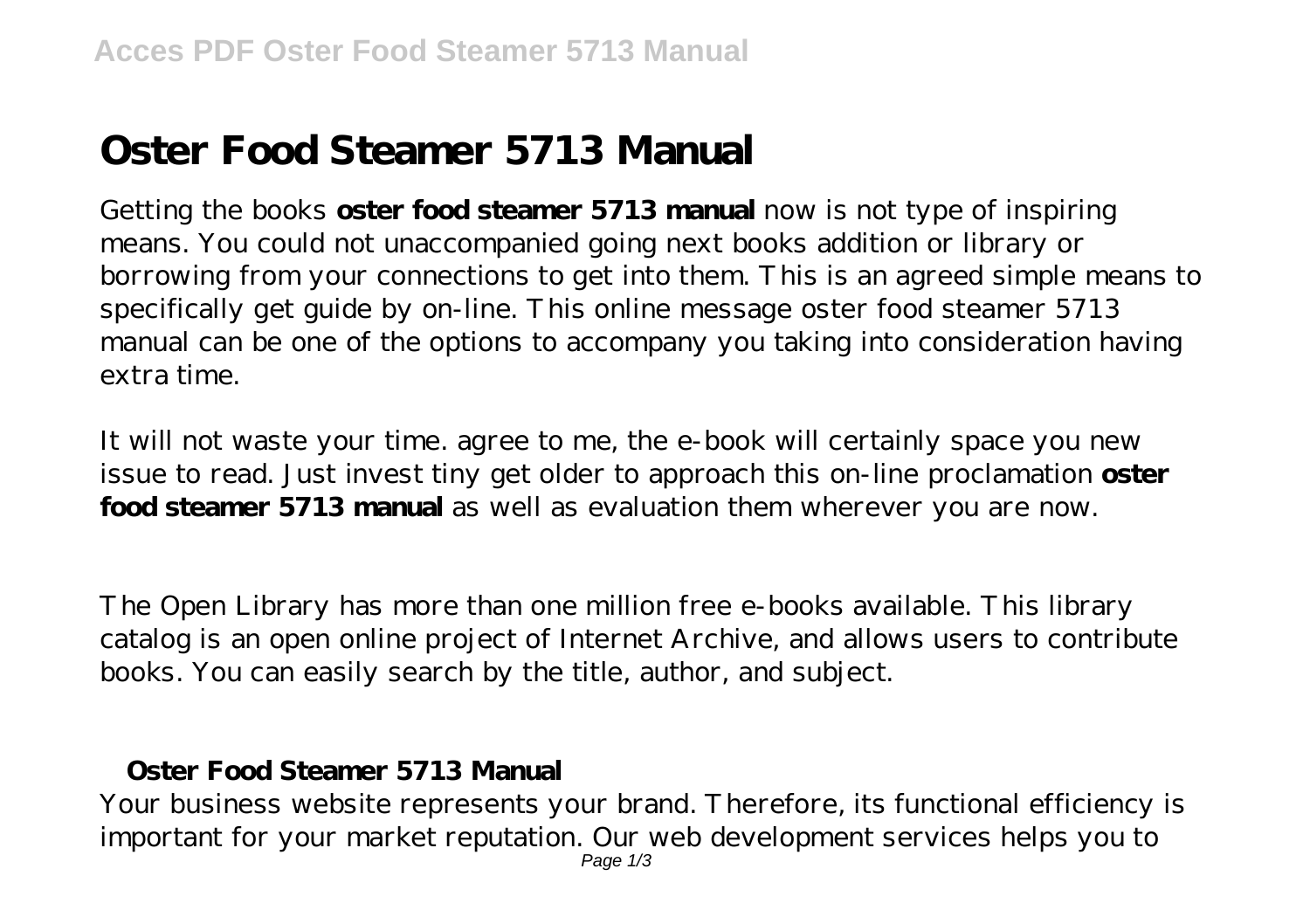develop websites that comply with current industry standards, providing a seamless experience to your end-users.. Our web developers create high-performing websites using state-of-art website development practices.

| <b>RADIX</b><br>The latest Tweets from NUDO<br>NUDE, YOU DO. | $\cdots$ | (@nudo_cosmetics). BE |
|--------------------------------------------------------------|----------|-----------------------|
| Full Members   Institute Of Infectious Disease and           |          |                       |
|                                                              |          |                       |
| Web Development Services - Web Development Company   Logo    |          |                       |
| 4<br>$>$ br>                                                 |          | ComiPal<br><br>br>    |

## **2019 10 : ComiPa**

Full membership to the IDM is for researchers who are fully committed to conducting their research in the IDM, preferably accommodated in the IDM complex, for 5-year terms, which are renewable.